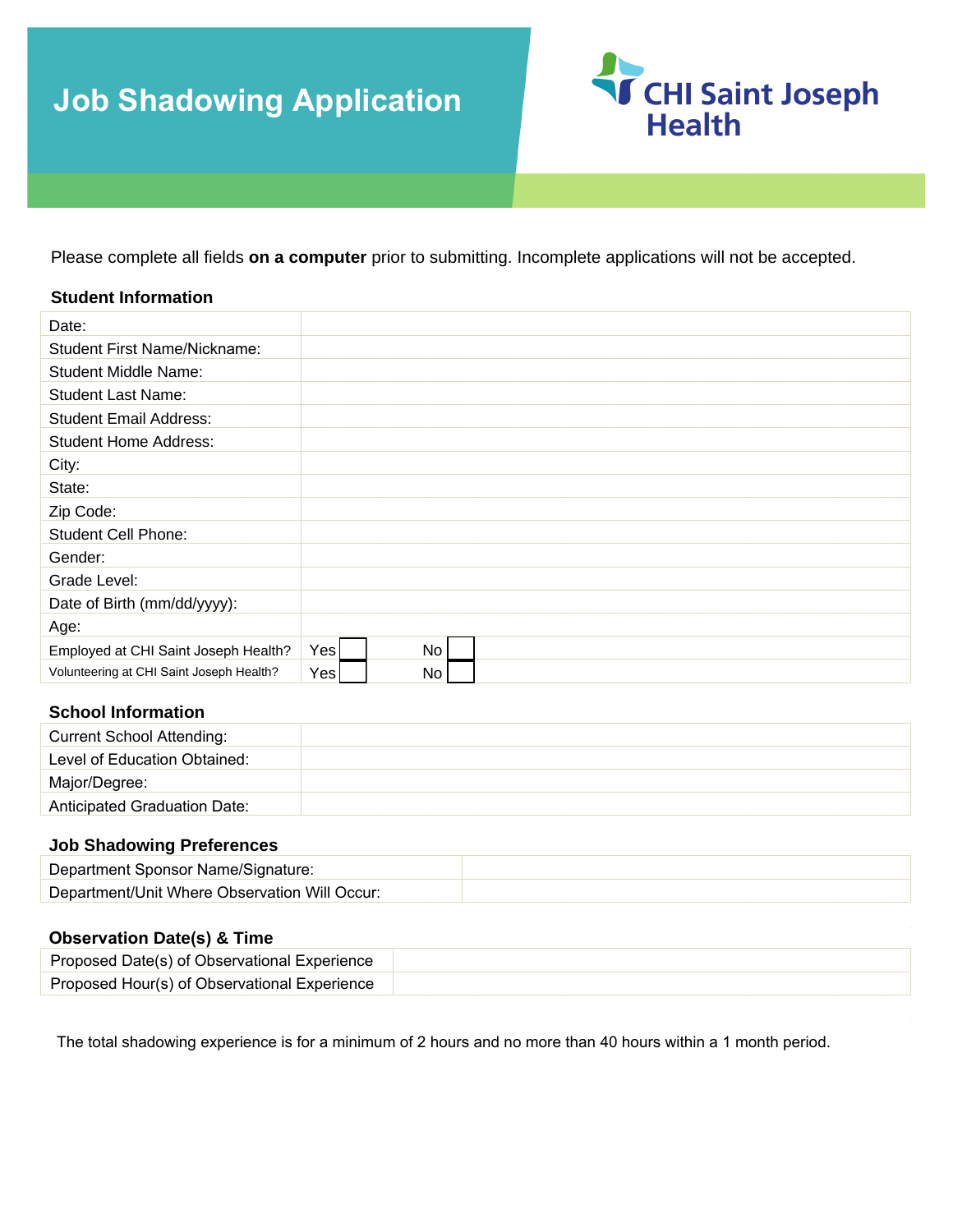# **Job Shadowing Application**



## **Preferred Location**  Location choice: Flaget Memorial Hospital Saint Joseph Berea Saint Joseph East Saint Joseph Hospital Saint Joseph Jessamine Saint Joseph London Saint Joseph Mount Sterling Women's Hospital at Saint Joseph East Continuing Care Hospital Choose from our Locations CHI Saint Joseph Health Medical Group Other (please specify):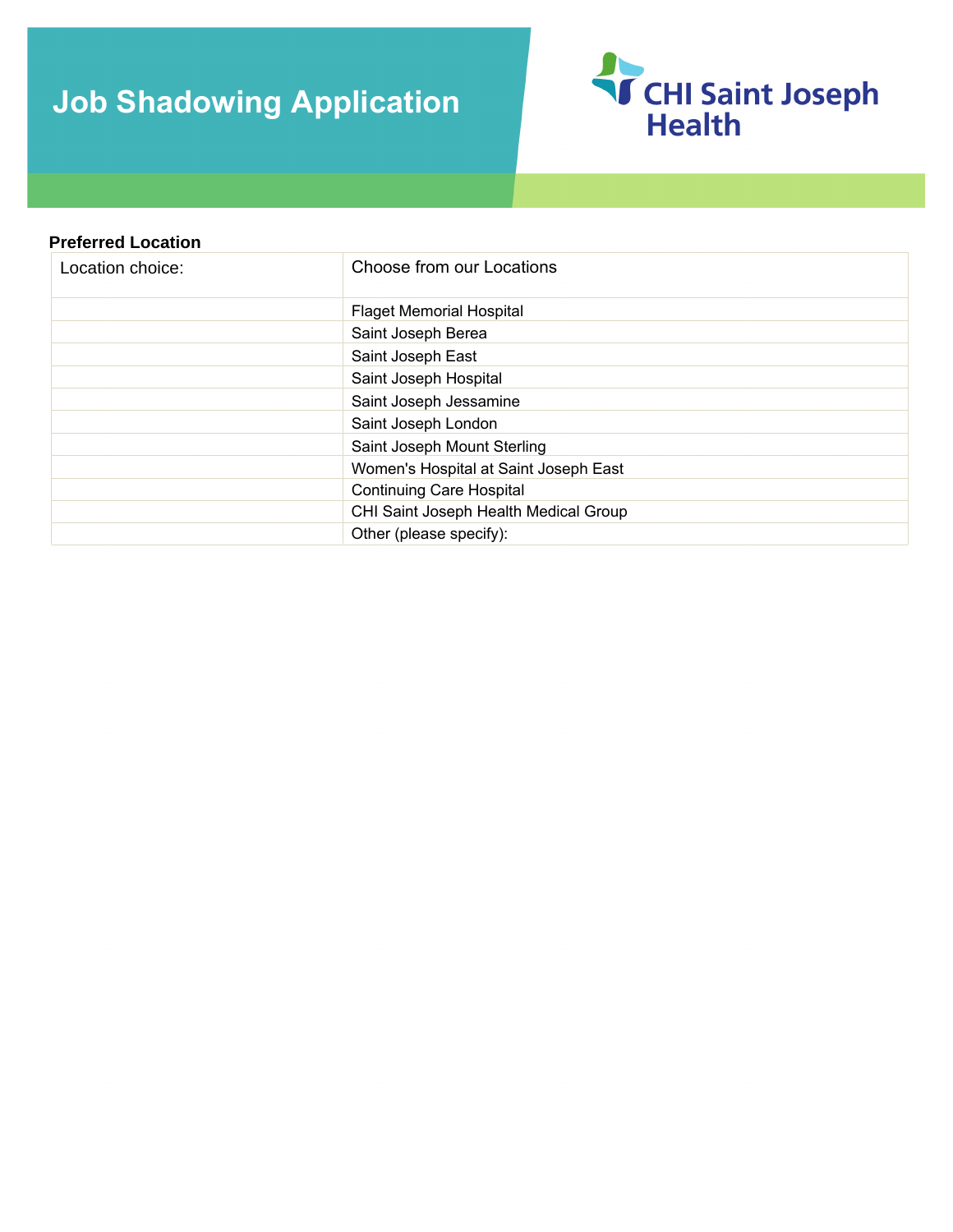## **Job Shadowing Participation Agreement**



## **HIPAA Confidentiality Agreement**

I have read the above information and I understand what it means to me as a Job Shadower. I understand the importance of maintaining the privacy of all confidential medical information I may encounter during the course of my job shadowing experience and agree to maintain patient confidentiality. I recognize that I may be exposed to potential risks as a result of this activity and will not hold CHI Health liable for any risks as a result of this activity.

*Print Student Name Signature of Student Date*

\_\_\_\_\_\_\_\_\_\_\_\_\_\_\_\_\_\_\_\_\_\_\_\_\_\_\_\_\_\_\_\_\_\_\_ \_\_\_\_\_\_\_\_\_\_\_\_\_\_\_\_\_\_\_\_\_\_\_\_\_\_\_\_\_\_\_\_\_\_\_\_\_\_\_\_ \_\_\_\_\_\_\_\_\_\_

## **Parental/Guardian Participation Consent**

has my permission to participate in the job shadowing experience offered by CHI Saint Joseph Health. I have reviewed the terms of this confidentiality agreement with my child, stressing the importance of maintaining the privacy of all confidential medical information he/she may encounter during the course of his/her job shadowing experience. I recognize that job shadowing offers a significant benefit to my child in terms of first-hand exposure to potential career opportunities in the medical field. In consideration for this benefit, I agree to hold harmless and indemnify CHI Saint Jospeh Health from any liability arising from my child's failure to abide by CHI Saint Joseph Health's policies concerning the privacy of confidential medical information.

*Print Parent/Guardian Name Signature of Parent/Guardian Date*

*\_\_\_\_\_\_\_\_\_\_\_\_\_\_\_\_\_\_\_\_\_\_\_\_\_\_\_\_\_\_\_\_\_\_\_ \_\_\_\_\_\_\_\_\_\_\_\_\_\_\_\_\_\_\_\_\_\_\_\_\_\_\_\_\_\_\_\_\_\_\_\_\_\_\_\_\_\_\_ \_\_\_\_\_\_\_\_\_\_\_* 

### **Participant Agreement**

As a participant in the CHI Saint Joseph Health Job Shadowing program:<br>1. I will not touch the patients. If I am allowed to observe a patient have

- 1. I will not touch the patients. If I am allowed to observe a patient having a procedure, I understand the director or manager is to obtain the patient's consent first.
- 2. I will not touch medical equipment.<br>3. I understand that I do not have med
- I understand that I do not have medical record or chart access and will not have computer access.
- 4. I will not assist in feeding but may help deliver food.
- 5. I will not approach physicians about personal illness or medications.<br>6. I will dress professionally as outlined in the policy.
- 6. I will dress professionally as outlined in the policy.<br>7. I am subject to CHI Saint Joseph Health's drug tes
- 1 am subject to CHI Saint Joseph Health's drug testing policy. If I object, I will be asked to leave the premises immediately.
- 8. I understand CHI Saint Joseph Health is not held responsible for any accident or injury that may occur on its premises while shadowing.
- 9. I understand that I am to leave all valuables at home.
- 10. I understand that any use of a cellular device is prohibited.
- 11. I will not perform my own personal care in the clinical setting (i.e. applying lip gloss, handling contact lenses, eating or drinking, brushing hair, etc.)